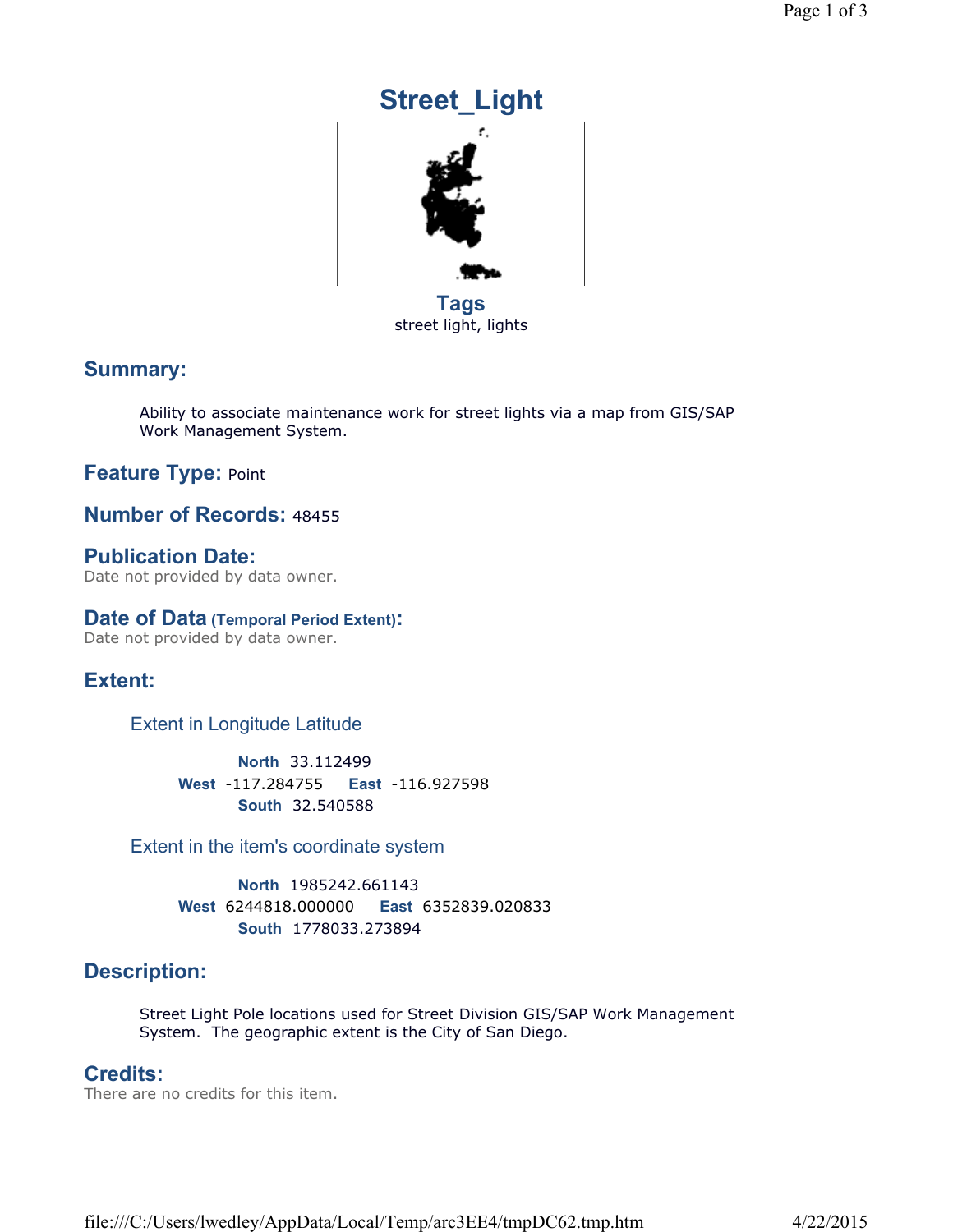# **Use Limitation:**

This data is collected from various sources and will change over time without notice. In using the data, users should be aware that some of these data are generalized and not parcel based, and were created for use in regional projects. While SanGIS and City of San Diego believes the data is accurate and properly functioning, SanGIS and City of San Diego disclaims any responsibility for the accuracy or correctness of the data. This data is provided on an "AS IS", "AS AVAILABLE" and "WITH ALL FAULTS" basis. SanGIS and City of San Diego makes no warranties, express or implied, including but not limited to any warranties of merchantability or fitness for a particular purpose, nor shall the distribution of this information constitute any warranty.

In no event shall SanGIS and City of San Diego become liable to users of these data, or any other party, for any loss or damages, consequential or otherwise, including but not limited to time, money, or goodwill, arising from the use, operation or modification of the data. In using these data, you further agree to indemnify, defend, and hold harmless SanGIS and City of San Diego for any and all liability of any nature arising out of or resulting from the lack of accuracy or correctness of the data, or the use of the data.

## **Resource Details:**

| Status:             | Not specified                          |
|---------------------|----------------------------------------|
| Type:               | Vector                                 |
|                     | <b>Update Frequency: Not specified</b> |
| <b>Next Update:</b> | Not specified                          |

## **Spatial Reference System:**

Type: Projected Reference: GCS\_North\_American\_1983 Projection: NAD\_1983\_StatePlane\_California\_VI\_FIPS\_0406\_Feet

Identifier: 2230 Codespace: EPSG Version: 7.11.2

# **Contacts:**

Point of Contact Not specified

## **Fields:**

\_\_**FID (OID)**  Internal feature number.

**Shape (Geometry)**  Feature geometry.

**POLENUM (Double)**